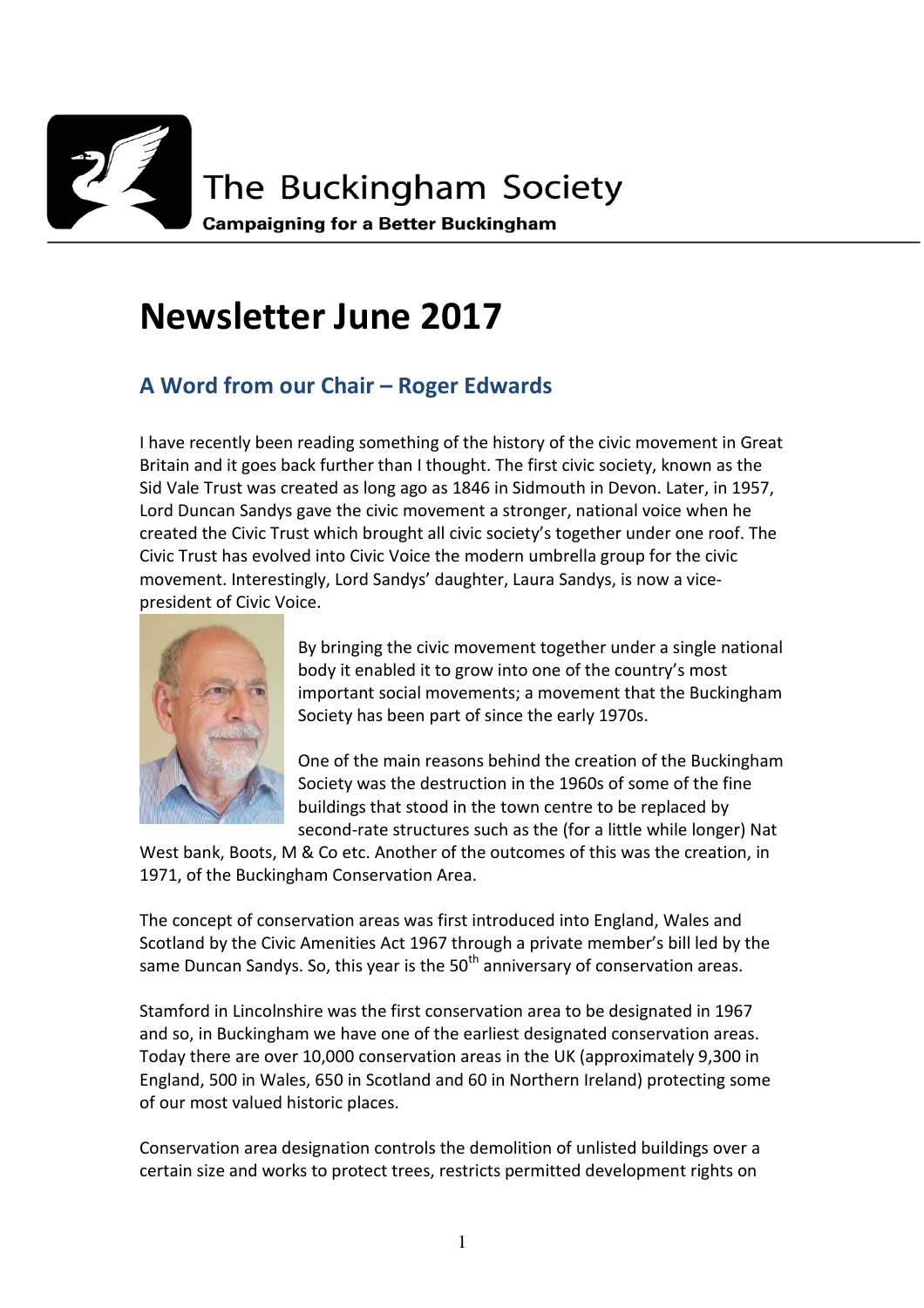houses and tightens regulations on advertising. It also places a statutory duty on local planning authorities to pay special attention to preserving or enhancing the character or appearance of conservation areas while undertaking their planning duties. Without the creation of the conservation area, it is quite likely that much more of Buckingham's heritage would have vanished under the bulldozer.

Another fact that I stumbled across is that, since 2008, there has been a 33% reduction in the number of conservation officers employed in local government. AVDC has not been immune from cuts such as this and has reduced numbers in its planning department. That makes it all more important for the Buckingham Society, working with colleagues on the Town Council, to keep a sharp eye open to try to ensure the protection of our market town.

Of course, the Buckingham Society is only effective if you, the members are vigilant and let the Committee know of concerns that you might have or anything untoward that you might have spotted. And the Society is very fortunate indeed that members do just that. For example, we have recently been informed about the planned sale of the Oddfellows Hall in Well Street. There is concern that a developer might come up with a plan to convert the building into flats which could of course be hugely problematic due to the already difficult parking situation in Well Street. While there is nothing the Society could do to prevent the sale, we are certainly able to ensure that anything that could disadvantage the area would not go unchallenged. And the fact the Hall is within the conservation area, also helps in that regard.

So, please remain vigilant in helping to protect Buckingham. And if you know of anybody who might be interested in joining the Buckingham Society, please let a member of your Committee know. The more members we have, the stronger will be our influence.

# **Hustings for the County Council Elections**

On 27<sup>th</sup> April, the Buckingham Society held hustings for the County Council elections in the Radcliffe Centre attended by about 40 people. The Reverend Will Pearson-Gee very ably chaired the event and eight of the 10 candidates took part in the debate. See picture on the right.



# **Buckingham Civic Day 2017**

On Saturday June  $17<sup>th</sup>$ , the Buckingham Society will once again be organising Buckingham Civic Day, giving the people of Buckingham the opportunity to celebrate their town.

As in previous years, proceedings will be opened at 10.00 a.m. by Buckingham's powerfully leather-lunged Town Crier, Russel Cross, John Bercow will present the awards to the Buckingham Rotary Club's Citizen and Young Citizen of the Year and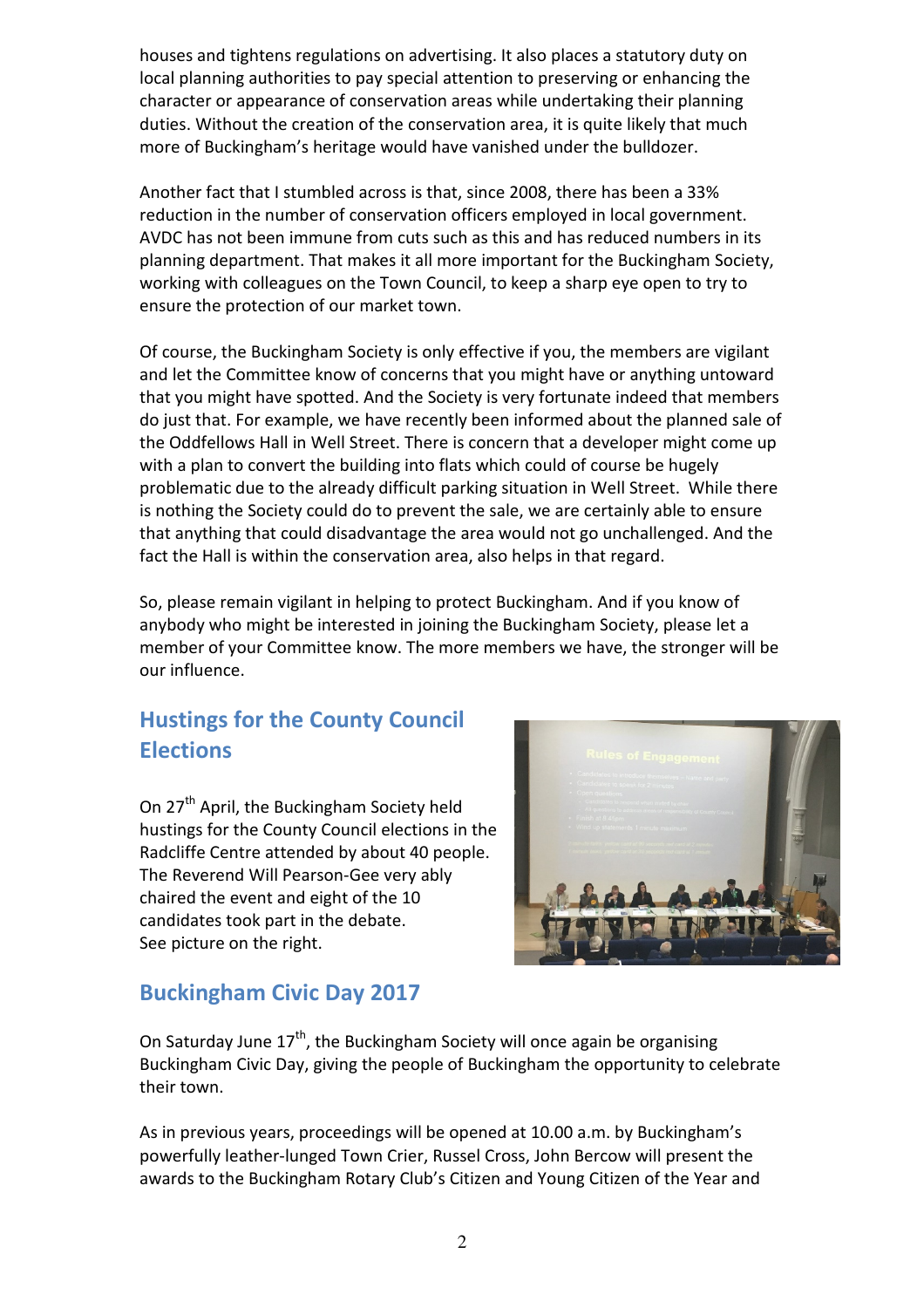cheques will be handed out to various local groups who raised funds through the Rotary Swimathon earlier this year.

The Buckingham Society this year plans to ask people a very simple question; "What do you like about Buckingham"? We will also be asking them to name their favourite building and/or their favourite tree (see below). The plan is to collect all the answers together and put them into a *"Pamphlet for Posterity"* that could be added to at times in the future and provide an ongoing view of people's thoughts about our market town.



# **Trees in Buckingham – Kathy Robins**

We plan to produce a poster showing our members favourite trees. To do this, we need our members to be out and about with cameras to capture their own favourites. Please let me have your own suggestions and photographs of the trees that you would like to see featured. The tree should be within the parish of Buckingham and easily visible from the road or a public place. Please send suggestions or photographs to kathyrobins@walnutyard.co.uk. To start us off I have photographed my favourite – the lime tree in the old Church Yard.

### **Planning – Carolyn Cumming**

### Vale of Aylesbury Local Plan

We still await the final consultation on the revised VALP. It will no doubt emerge at the beginning of the summer holiday period. We have been informed by Cllr. Tim Mills that the methodology for calculating suitable sites for development has altered and it will now give more weight to those sites considered "sustainable", regardless of their current size. Of course, the age-old question as to how "sustainability" is assessed remains vague but it would appear that those smaller settlements that find themselves close to strategic settlements may be subject to larger allocations.

### Civic Design Awards 2017

This year the judges commented that six lessons are starting to come through from the Design Awards, that can be applied to almost any other project, no matter how big or small. With Civic Day  $(17<sup>th</sup>$  June) fast approaching, this seems an appropriate message for our own historic market town as we, a Civic Society working alongside our Town Council, try to influence the planning decisions that affect the character and well-being of the Buckingham community.

Partnership working between the public, private and voluntary sectors is key. It is clear from many past winners and this year's shortlist that working in partnership across sectors, can have a positive impact on the quality of the built environment in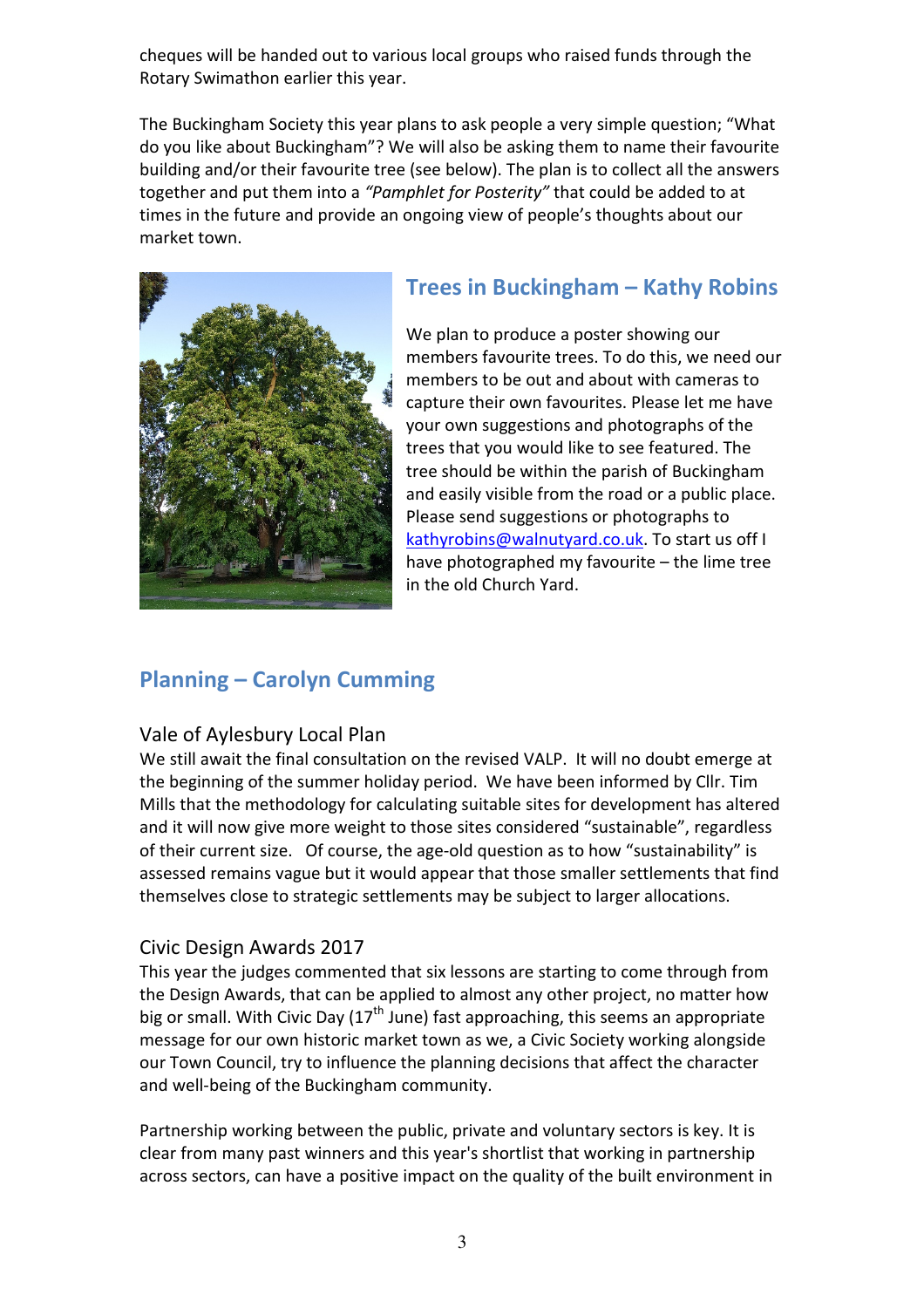our towns, villages and cities.

Early collaborative engagement – Real positive examples of community groups being involved at an early stage in the process and influencing the final scheme are starting to emerge but we want see more and for this to become the Civic Voice standard across the country!

Leadership and mindset **-** Individuals in the public, private and voluntary sectors have been at the forefront of schemes, driving forward new ideas by asking, "How can we do this better?" or "What can we do as a community to tackle this problem?"

Historic Environment is not a barrier to growth - From the shortlisted schemes, we have ten schemes in a Conservation Area and one in a World Heritage Site, showing that the historic environment is an asset not a barrier to growth and high quality new development can be successfully integrated within historic settings.

Paying for an architect brings results **-** The judges felt that it was clear when an architect had been commissioned on housing developments and they were encouraged to see Crest Nicholson using Alison Brooks Architects to design a housing scheme in Bath, but questioned, why is this the exception and not the norm?

Finally, we are still not seeing large scale housing developments coming forward that communities are proud of and want to support. The judges wondered whether we ever will?

Civic Voice will delve into each of these issues over the next few weeks, leading up to the Civic Voice Design Award ceremony in the summer.

### **Planning Updates**

16/00847/APP Care Home at West End Farm Brackley Road

A decision has been made to refuse this application for 72 "care" units on the basis that it does not accord with the Buckingham Neighbourhood Plan, nor provides an element of affordable housing as the emerging VALP would want to see.

#### 16/03302/APP Cornwalls Meadow

We still await a decision on the application for the 61 bed care home on land behind the Grand Junction, although it should be noted that despite being allocated for parking and recreation in the BNDP, the application is recommended to be delegated to Officers for approval subject to various S106 agreements. The Society has opposed the development as submitted on the grounds of lack of public amenity space and increased traffic and congestion.

#### Waglands Gardens

AVDC have approved this application for 9 flats and 1 house – again despite vehement opposition from the Society, nearby residents and the Town Council.

We also still await the decision on the planning appeal for Moreton Road (Phase III ). A decision is expected early in July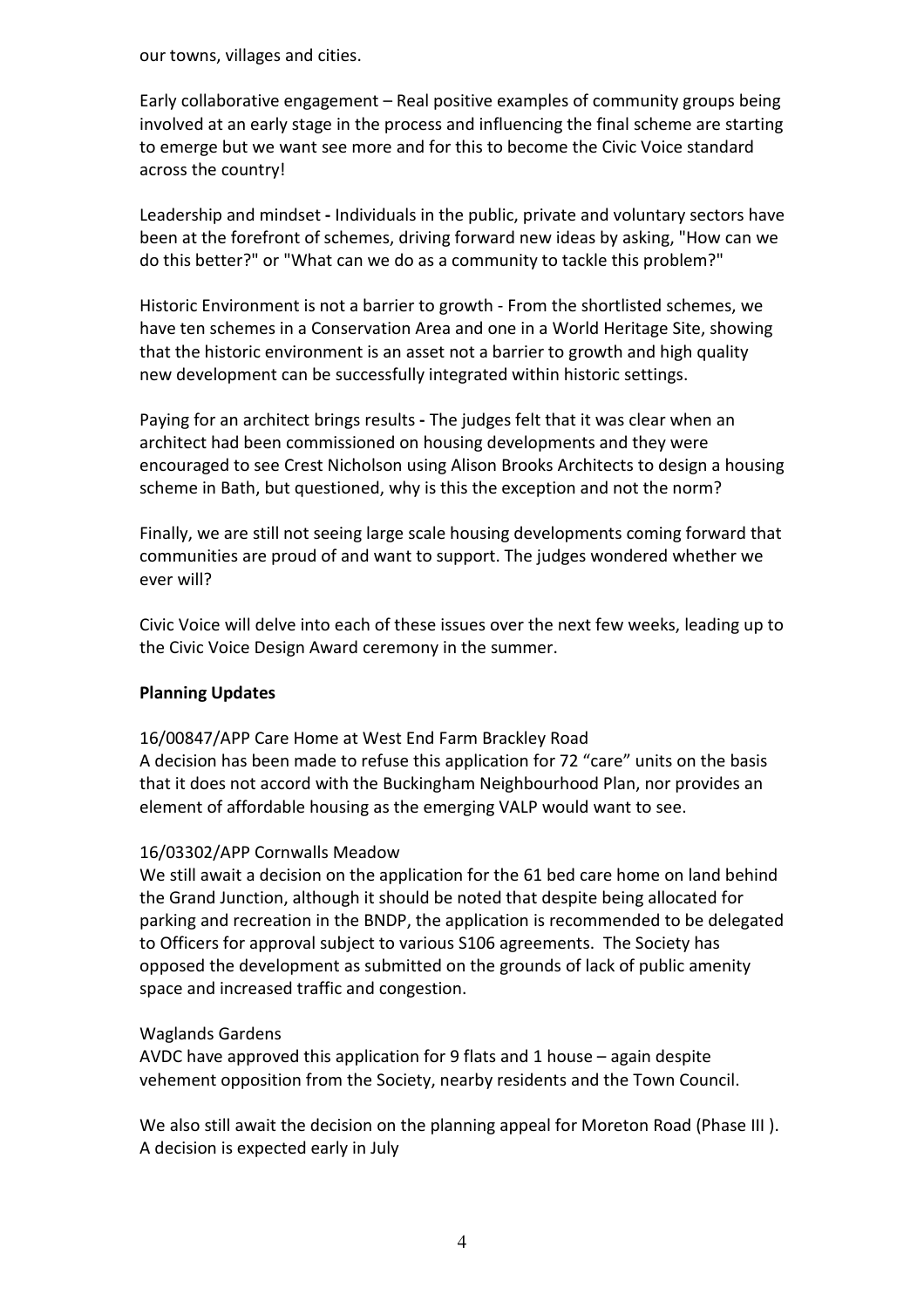### **Lace Hill**

We should soon see major construction works on the allocated employment site as Lidl and Premier Inn have obtained the necessary permissions to begin work. The Society wrote to Whitbread Premier Inn concerned at the ubiquitous, corporate design for the Beefeater restaurant, pointing out that, given its prominent position at the entrance to the site, its "one design fits all" is inappropriate to a small market town. This comment fell on deaf ears.

### **Destination Buckingham Group – Roger Edwards**

The Destination Buckingham Group (DBG) attempts to promote the town, encourage townsfolk to use its facilities rather than travel elsewhere, and attract increasing visitor numbers. It is funded by AVDC and enthusiastically chaired by Councillor Mike Smith. The Buckingham Society has a seat on the Committee along with people from businesses and organisations around the town.

At the most recent meeting of the DBG it was confirmed that Buckingham Garden Centre has agreed to take over the maintenance of the planters outside the Sorting Office. Also, new planters and hanging baskets will soon be installed throughout the town to brighten all of our lives this summer.

Plans are in hand to position "wayfinding totems" in the town, again using DBG/AVDC funding. These would comprise a map of the town and directions to the main shopping areas and places of interest.

Speaking of information for visitors, did you know that members of the DBG regularly visit the town's hotels to ensure that stocks of information leaflets are maintained? Well, you do now.

Buckingham of course is proud to be a Fair-Trade town and the DBG is helping fund the celebrations of the  $10<sup>th</sup>$  anniversary of that status being achieved. The celebration will take place over the weekend of September  $16<sup>th</sup>$  and  $17<sup>th</sup>$ . Councillor Margaret Gateley, a member of the DBG, chairs the celebrations Steering Group organising the events.

These will include a talk from Adam Gardner, Fairtrade Foundation Communities Campaigns Manager, and a raffle will be held outside The Old Gaol on 16 September. On September  $17<sup>th</sup>$ , a celebration service will take place at Well Street Church and other attractions will included a "Wheel of Fair Trade" and an Anniversary Cake Design competition (the winning design is to be professionally made). It would be good if as many Buckingham Society members as possible could support this important celebration.

Looking further ahead, funding will be provided for "Christmas Big Event" that will coincide with the switch on of the Christmas lights on November 26th. There will be more information on this nearer the time but definitely part of the celebration will be the presentation of the Buckingham Society's Trader of the Year Awards. More on all of this later.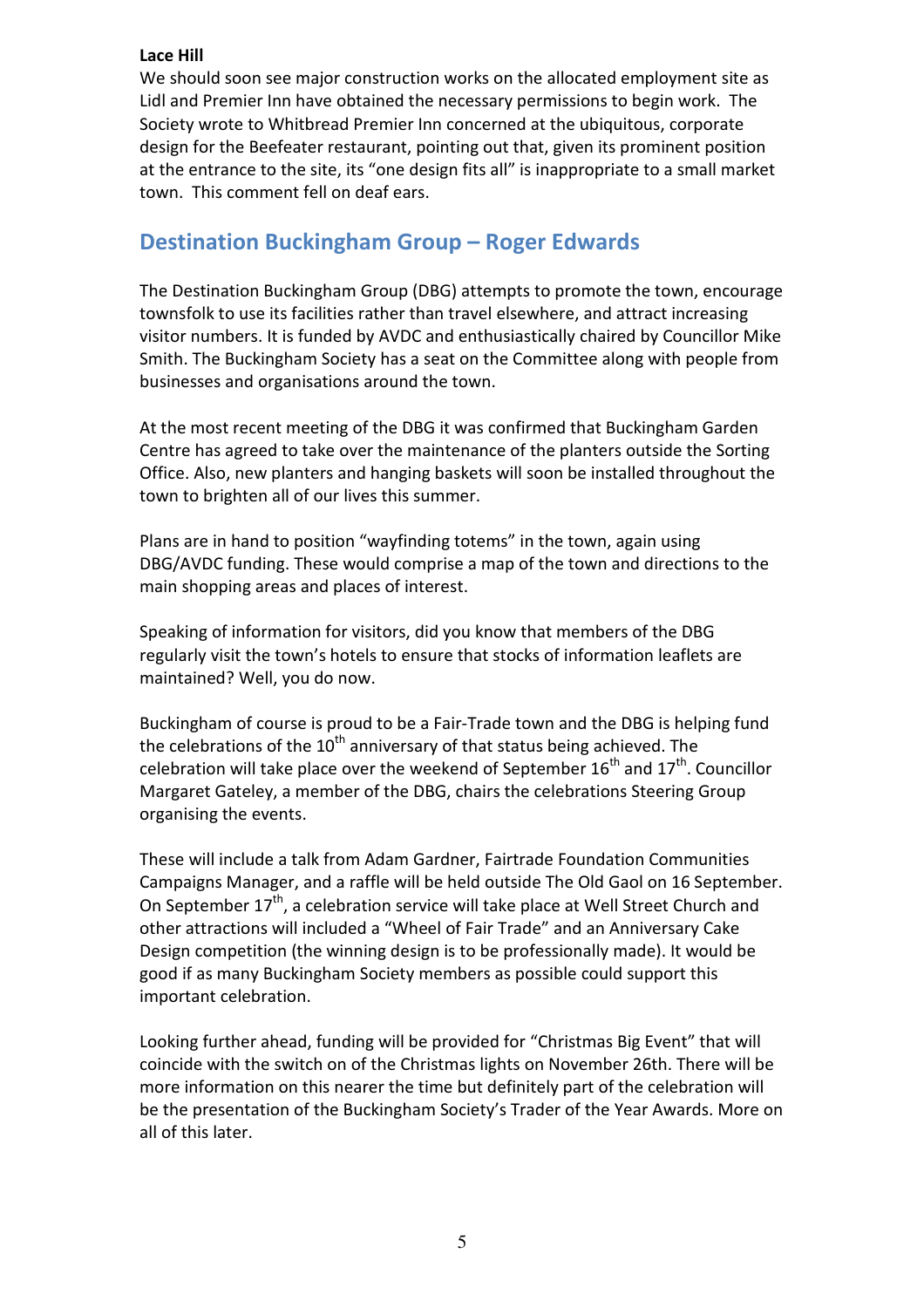# **Preserving and Enhancing Buckingham's treescape, hedgerows and open spaces – Ian Orton**

### **Action to preserve and enhance Buckingham's trees, hedgerows and open spaces**

The Action Commission established by Buckingham Town Council (BTC) back in November 2016 to consider ways in which the town's trees, hedgerows and open spaces can be protected against the depredations of developers and other vandals duly completed its work and submitted a report containing its recommendations to BTC's Environment Committee.

I understand that the recommendations were passed and will be worked-up into more detailed plans and policies that can be implemented in the months and years ahead.

Getting the general public involved in helping to take care of their environment underpins many of the recommendations contained within the report, the bulk of which I drafted.

To ensure that BTC receives as much assistance as possible in moving the report's recommendations forward I thought it would be helpful if Buckingham Society members were made aware of them.

Here they are in my original draft:

#### **Solutions**.

 $\overline{\phantom{a}}$ 

The palliatives and solutions that we have come up with to help preserve and enhance Buckingham's trees, hedgerows and open spaces fall into two categories: medium and long-term and shorter term.

Because of their scope, which is more wide ranging, the former, i.e. medium and long-term palliatives will almost certainly involve other organisations and local government agencies in addition to BTC. They will also be much more costly to implement both in terms of manpower and other resources. As a consequence we have focused our attention on shorter term measures which can be introduced more quickly and cheaply by BTC in association with other organisations within the town.

1.Medium and Long Term.

*(i) A long term arboreal, hedgerow and open space management plan for the town* identifying:

\*all open spaces, trees, and the ownership thereof;

\*planned "new" open-space, tree and hedgerow developments, i.e new open spaces/linear parks, the ownership thereof etc;

\*maintenance priorities;

\*routine maintenance plans etc., etc.

\*the time frame and phasing of any policies contained within the plan;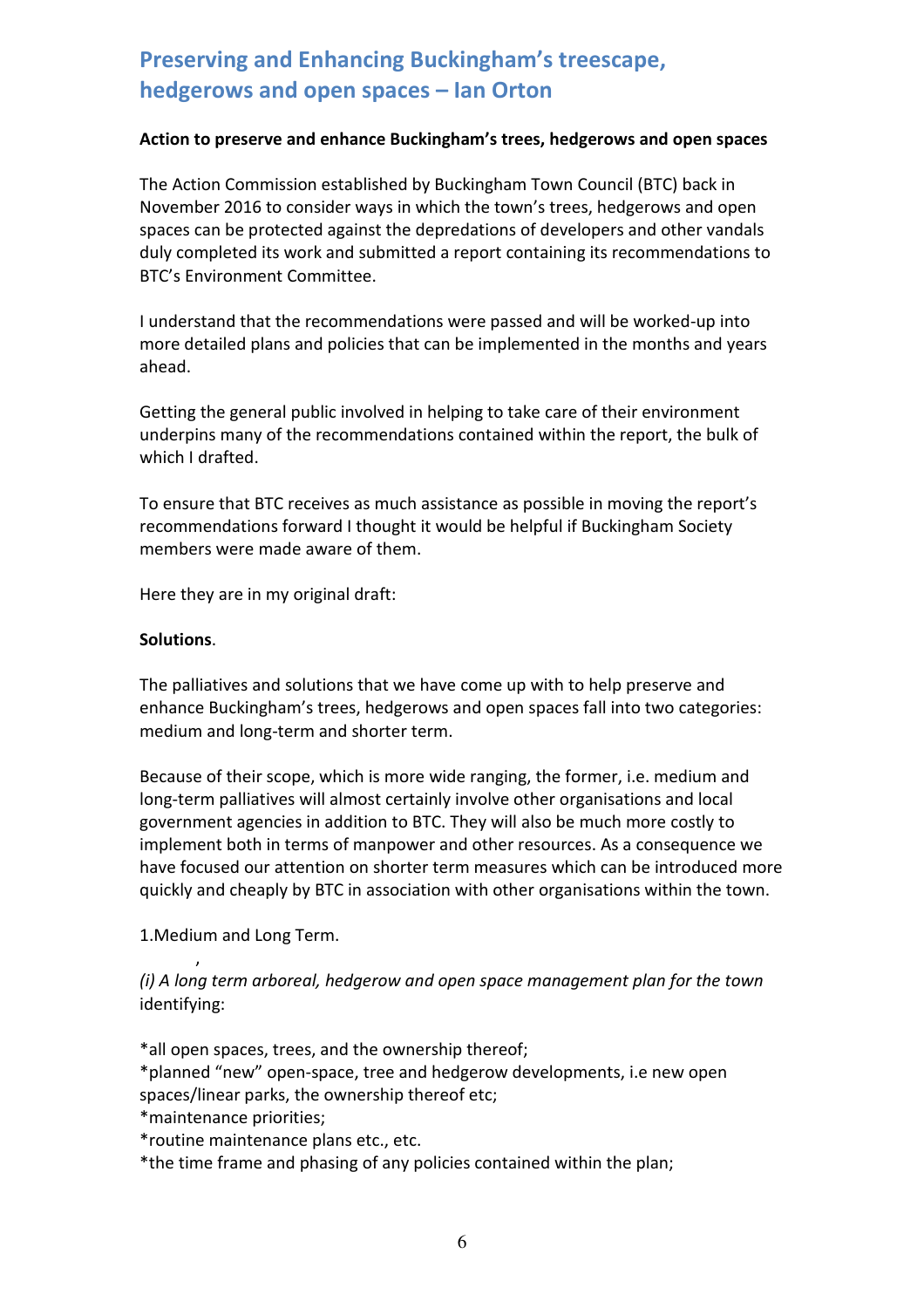\*the resources available along with any shortfalls to implement the plan.

This will involve consultations with a wide range of stakeholding organisations within Buckingham as well as other elements of local government.

Two potential problems here is that the current system of local government may change in the near future with Buckingham forming part of a unitary authority.

(ii) The management plan will be based on parameters established as part of a *Vision and Design Statement* that is supposed to be produced under the auspices of the Buckingham Local Development Plan.

Ideally this should contain be based on a vision of Buckingham's future treescape, open spaces (including linear parks linking both housing developments and more substantial open spaces) including details of preferred trees and shrubs etc. etc. as well outlining what type of "open space" we really want.

A lot of "open space", especially that included within new developments is nothing more than empty grassland, e.g. Embleton Way, Linden Village etc.

### 2. Short term

(i) *More tree wardens to help enforce and implement the planning system, especially as far preventing tree felling or hedgerow grubbing by developers is concerned.* 

BTC, or the BTC's Environment Committee should, as a matter of urgency, produce materials outlining the nature of a tree warden's responsibilities along with useful contact numbers to enable the relevant authorities to be alerted quickly in the event of unauthorised work on trees, hedgerows etc.

Although BTC has recruited more tree wardens (and probably many more people who would be willing to act as tree wardens) the current lack of relevant materials may result in interest evaporating.

(ii) *Inculcating a sense of community pride in Buckingham's treescape and outstanding examples of particular trees along with our open spaces.* The reality is that many residents are probably unaware of just how good some of our trees and open are.

(iii) *Encouraging neighbouring residents or local organisations to "take ownership" of the maintenance of trees/hedgerows or open spaces following the examples set by the Buckingham Railway Walk Conservation Group, Maids Moreton Avenue Conservation Group; Friends of The Old Churchyard etc.* 

(iv)*Enlisting the help of schools and other organisations to create more interest in our trees, hedgerows and open spaces as valuable habitats that may be "adopted".* 

(vi)*Organising something similar to the annual "River Rinse" to help clear and tidy open spaces, hedgerows etc, especially those bordering the by-pass.*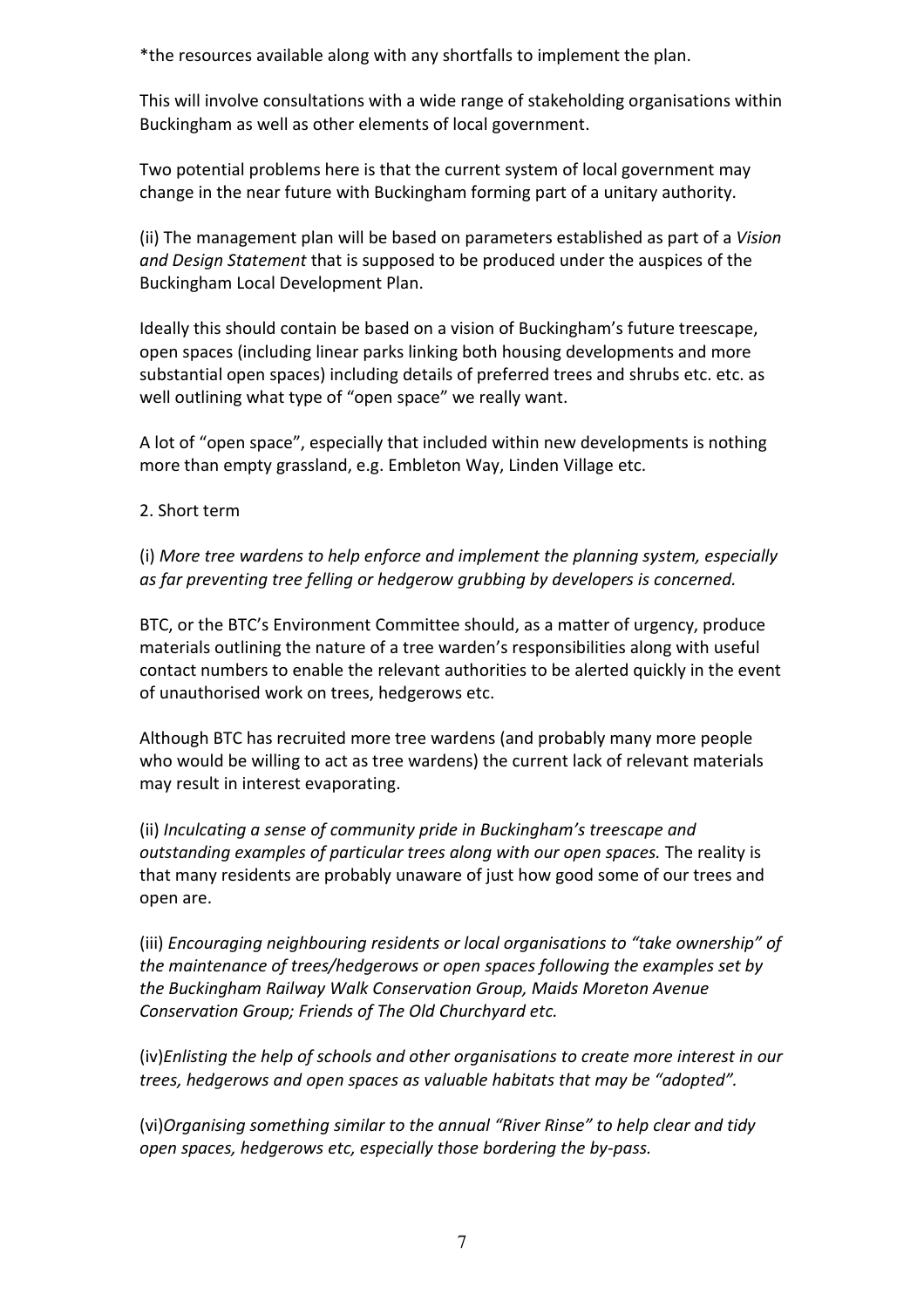vii) *Making property owners aware of their [legal] responsibilities under the planning system, especially if they have trees in the curtilage of their property along with the help available to assist with tree maintenance and planting from local authorities and other bodies.* 

*(viii) Extending and completing the existing network of footpaths and embryonic linear parks in conjunction with both local authorities and community groups to help create a giant linear park embracing the whole of Buckingham.* 

*(ix) Making use of Assets of Community Value designations to provide additional protection to open spaces where ownership may be unclear.* 

*(x) Paying much greater attention to boundaries when examining planning applications, especially if the boundaries contain trees and hedgerows and making sure that these are protected as far as possible* 

# **The Transport Group – David Child**

The transport group continues to work on a number of projects and in this newsletter we report on the HGV (Heavy Goods Vehicle) restrictions in Buckingham. HGVs are generally restricted to the major roads through the town but there are gaps in the siting of the signs and the wording of the restrictions.

So some get into the town, as shown here: this HGV had to reverse to ensure he did not take the Zebra crossing Belisha beacon with him. Cars had to reverse or drive across the paved area outside the old Town Hall to allow the HGV to negotiate the



junction.

You may have seen weight restriction signs around the town like the one on the High Street or the School Lane sign hiding in the trees.

The weight restriction signs come in various forms with text like "Except for loading" or "Except for access". At this time we are not sure what the effect is of the text in terms the legal constraints but "Except for loading" presumably is the strongest as no doubt the driver would have to show that he is loading within the restricted zone

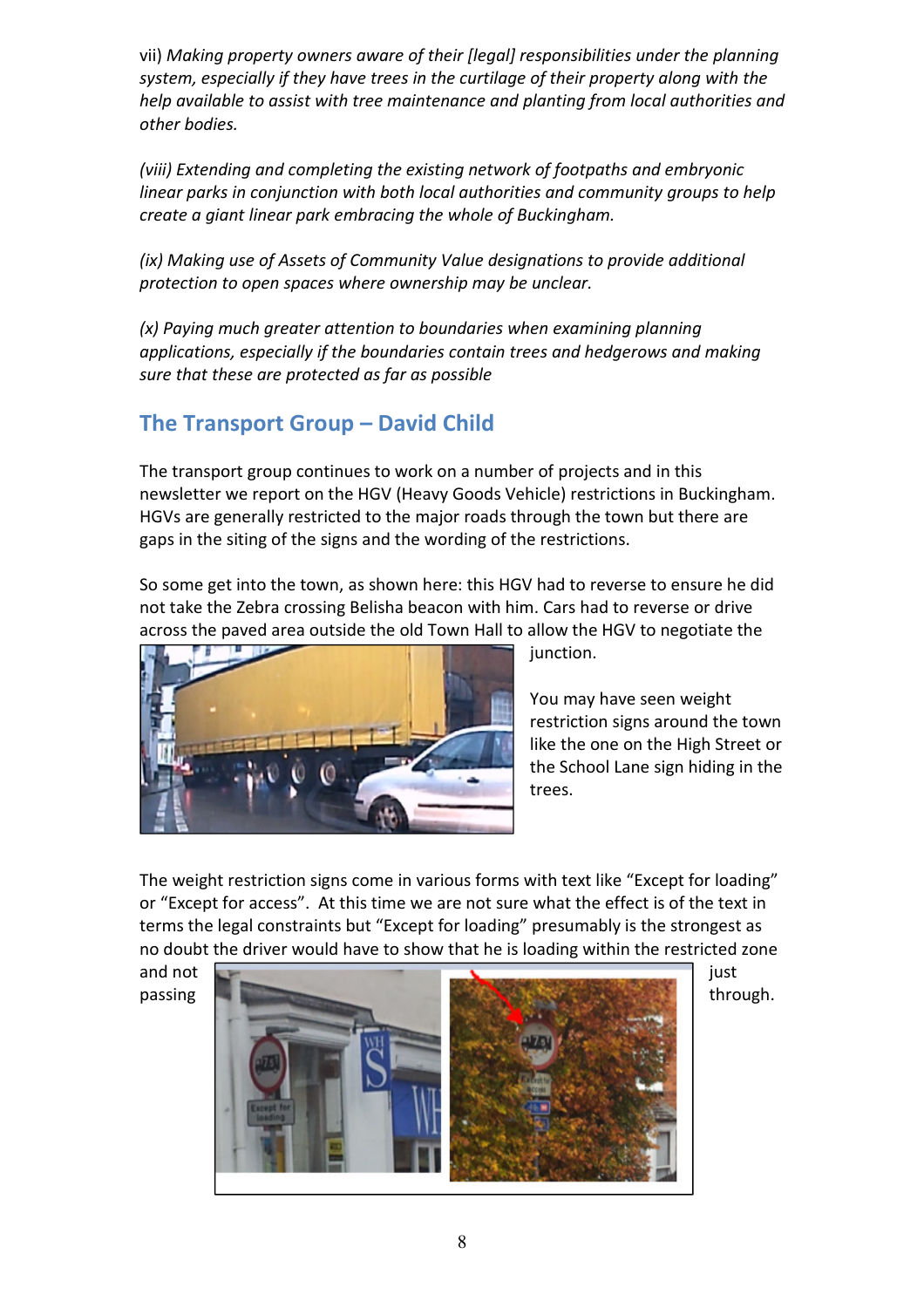Buckinghamshire County Council (BCC) is in the process of preparing a listing of the restrictions they have on record and we hope to be able to compare this to the HGV information that is available on the OS MasterMap Highways Network.

The aim is to try and ensure that the OS MasterMap Highways Network is in line with the needs and legal restrictions of Buckingham so that HGVs using satnavs with the OS information will not find themselves in restricted zones.

# **We say Farewell to Two Eminent Buckingham Society Members**

**Rodney Shirley** was active in the Society from the 1990s when he carried out very effective work in researching and restoring the site of St Rumbold's Well. With characteristic foresight, he ensured that the site was registered to protect it from future building development that was likely to happen in that area. Rodney's funeral took place on 14<sup>th</sup> March at St John the Evangelist Church in Radclive.





**John Townsend**, pictured left, died on 7<sup>th</sup> May this year. He was an active member of the society from the early 1990's, and was Secretary in 1993. He was involved in the development of the Riverside Walk and the influential Vision and Design Statement published in 2001. His funeral took place on  $19<sup>th</sup>$  May and he is buried in Buckingham Cemetery.

# **2017 Dates for your diary**

 $17<sup>th</sup>$  June Civic Day starting at 10.00 am.

20<sup>th</sup> July Annual Lecture and Garden Party - Barry Smith will talk about Stowe and other National Trust gardens in Aylesbury Vale for which he has responsibility. His title is Head of Gardens and Estates

15<sup>th</sup> November Annual General Meeting - After the meeting, Ian Harvey of Civic Voice will be talking about the history of Conservation Areas - fifty years old this year (the conservation areas, not Ian). Ian is Executive Director of Civic Voice and one of its founders.